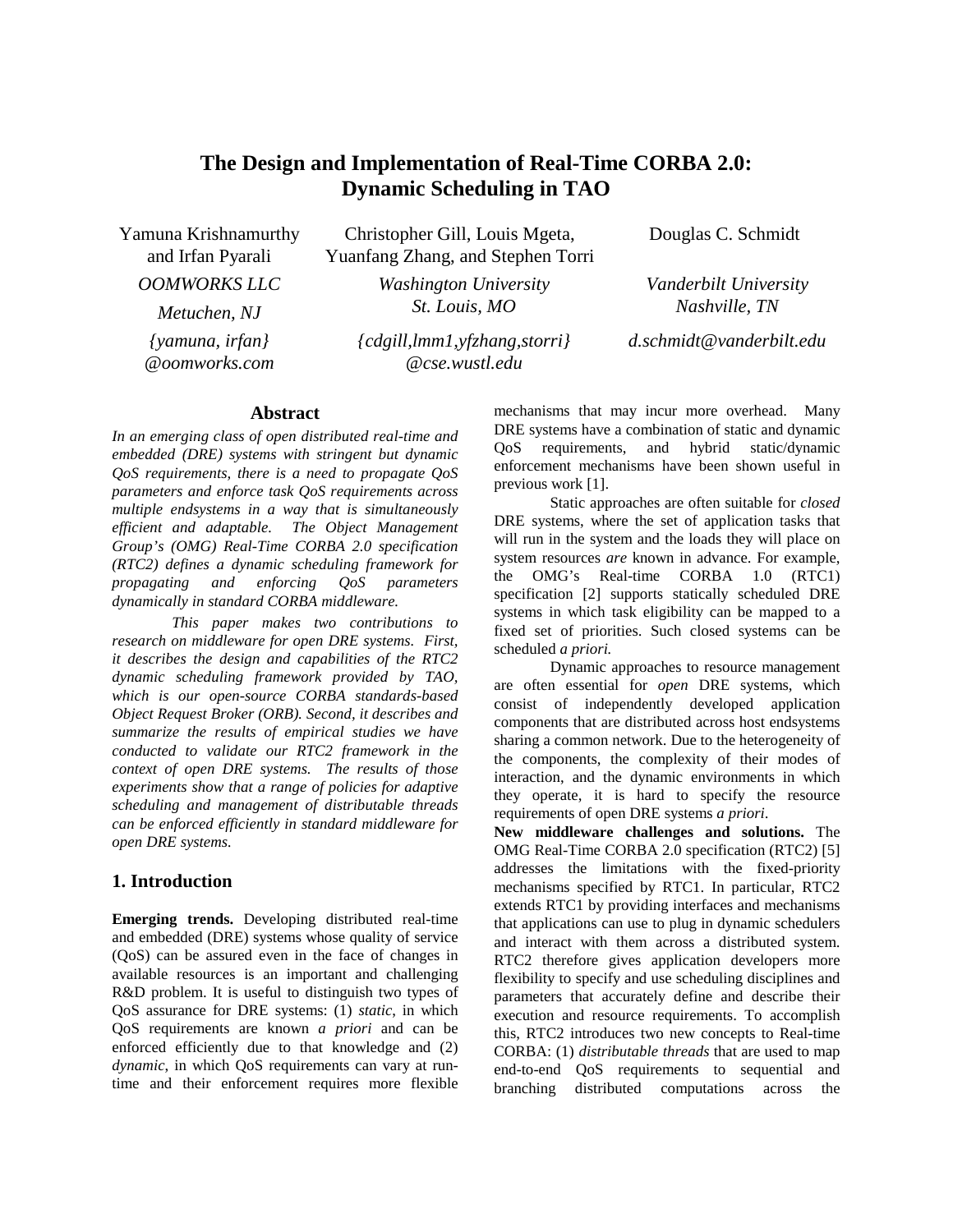endsystems they traverse and (2) a *scheduling service architecture* that allows applications to choose which mechanisms enforce task eligibility.

We have implemented a RTC2 prototype that enhances on our prior work with The ACE ORB (TAO) [6] and its Real-time Scheduling Service [7][8] . This paper describes how we designed and optimized the performance of our RTC2 Dynamic Scheduling framework to address the following design challenges:

- Defining a means to install pluggable dynamic schedulers that support scheduling policies and mechanisms for a wide range of DRE applications,
- Creating an interface that allows customization of interactions between an installed RTC2 dynamic scheduler and an application,
- Portable and efficient mechanisms for distinguishing between distributable thread and OS thread identities, and
- Safe and effective mechanisms for canceling distributable threads to give applications control over distributed concurrency.

The results of our efforts have been integrated with the TAO open-source software release and are available from deuce.doc.wustl.edu/Download.html.

**Paper organization.** The remainder of this paper is organized as follows: Section 2 describes the RTC2 specification and explains the design of our RTC2 framework, which has been integrated with the TAO open-source Real-time CORBA ORB; Section 3 presents empirical studies we conducted to validate our RTC2 approach and to quantify the costs of dynamic scheduling of distributable threads; and Section 4 offers concluding remarks.

# **2. Dynamic Scheduling Framework Design and Implementation for RT CORBA 2.0**

This section describes the key characteristics and capabilities of RTC2 specification and describes the RTC2 dynamic scheduling framework that we have integrated with the TAO Real-time CORBA ORB. The key elements of TAO's RTC2 framework, which Figure 1 illustrates, are:

- 1. *Distributable threads*, which applications use to traverse endsystems,
- 2. *Scheduling segments*, which map policy parameters to distributable threads at specific points of execution,
- 3. *Current execution locus*, the head of an active thread,
- 4. *Scheduling policies*, which determine the eligibility of each thread based on parameters of the scheduling segment within which that thread is executing, and
- 5. *Dynamic scheduler*, which reconciles the set of scheduling policies for all segments and threads on an endsystem, to determine which thread is active.



**Figure 1: TAO's RTC2 Architecture**

The remainder of this section explains the concepts of *distributable threads* and the *pluggable scheduling framework* specified by RTC2 and outlines the design of these concepts in TAO's RTC2 framework implementation. We also describe *scheduling points*, which govern how and when scheduling parameter values can be mapped to distributable threads. We conclude by discussing issues related to distributable thread identity (such as the need to emulate OS-level thread-specific mechanisms for storage or locking in middleware) and examine the interfaces and mechanisms needed to cancel distributable threads.

### **2.1. Distributable Threads**

DRE applications must manage key resources, such as CPU cycles, network bandwidth, and battery power, to ensure predictable behavior along each end-to-end path. In RTC1-based DRE systems, application endto-end priorities can be acquired from clients, propagated with invocations, and used by servers to arbitrate access to endsystem CPU resources. For dynamic DRE systems, the fixed-priority propagation model provided by RTC1 is insufficient because these DRE systems require more information than just priority, e.g., they may need deadline, execution time, and laxity. A more sophisticated abstraction than priority is thus needed to identify the most eligible schedulable entity, and additional scheduling parameters may need to be associated with it so that it can be scheduled appropriately.

A natural unit of scheduling abstraction suggested by CORBA's programming model is a thread that can execute operations in objects without regard for physical endsystem boundaries. In the RTC2 specification, this programming model abstraction is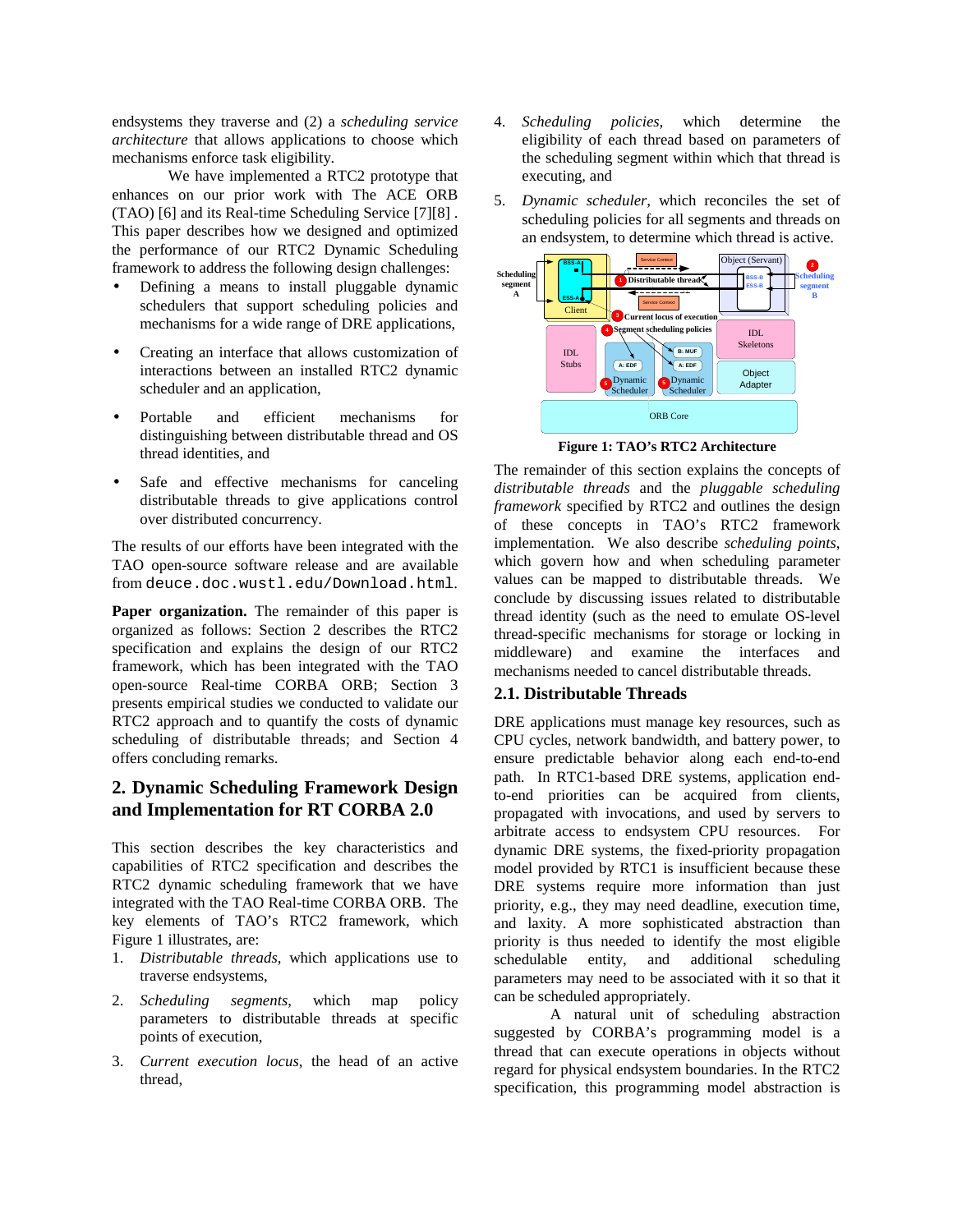termed a *distributable thread*, which can span multiple endsystems and is the primary schedulable entity in RTC2-based DRE applications. A distributable thread replaces the concept of an *activity* that was introduced but not formally specified in the RTC1 specification.

Each distributable thread in RTC2 is identified by a unique system wide identifier called a *Globally Unique Id (GUID)* [9]. A distributable thread may have one or more execution scheduling parameters, e.g., priority, time-constraints (such as deadlines), and importance. These parameters specify the acceptable end-to-end timeliness for completing the sequential execution of operations in CORBA object instances that may reside on multiple physical endsystems.

Within each endsystem, the flow of control of the distributable thread is mapped onto the execution of a local thread provided by the OS. At any given instant, each distributable thread has only one execution point in the whole system, *i.e.*, a distributable thread does not execute simultaneously on multiple endsystems it spans. Instead, it executes a code sequence consisting of nested distributed and/or local operation invocations, similar to the way a local thread executes through a series of nested local operation invocations. Below, we describe the key interfaces and properties of distributable threads in the RTC2 specification and explain how we implement those aspects in TAO.

**Scheduling segment.** A distributable thread comprises one or more *scheduling segments.* A scheduling segment is a code sequence whose execution is scheduled according to a distinct set of scheduling parameters specified by the application. For example, the worst-case execution time, deadline, and criticality of a real-time operation is used by the Maximum Urgency First (MUF) scheduling strategy [4]. These parameters can be associated with a segment encompassing that operation on a particular endsystem, e.g., as shown for segment B in Figure 1. The code sequence that a scheduling segment comprises can include remote and/or local operation invocations.

Appropriate operations defined in the RTScheduling::Current interface described below are used to open or close a scheduling segment. A DRE application opens a scheduling segment by calling the begin\_scheduling\_segment() operation and then closes the scheduling segment by calling the end\_scheduling\_segment() operation. Nested scheduling segments are allowed so that different parts of a scheduling segment can be scheduled with different sets of scheduling parameters.

Our RTC2 implementation in TAO currently places a restriction that the calls to begin and end each

scheduling segment should be made on the same physical endsystem. We will lift this restriction in future work so that the begin and end points can be on different hosts. We will provide different strategies for the cases where all begin and end points are or are not collocated, however, since supporting distributed segment begin and end points incurs more overhead.

**The Current interface.** The RTScheduling module's Current interface defines operations that begin, update, and end the scheduling segments described above, as well as create and destroy distributable threads. Each scheduling segment has a unique instance of this Current object managed in local thread specific storage (TSS) [10] on each endsystem along the overall path of the distributable thread. A nested scheduling segment keeps a reference to the Current instance of its enclosing scheduling segment. Each operation in the Current interface of the RT Scheduling module is described below.

**begin\_scheduling\_segment()** – A DRE application calls this operation to start a scheduling segment. If the caller is not already within a distributable thread, a new distributable thread is created. If the caller is already within a distributable thread, a nested scheduling segment is created. This call is also a *scheduling point*, where the application interacts with the RTC2 dynamic scheduler to select the currently executing thread (Section 2.3 describes scheduling points in depth).

**update** scheduling segment() – This operation is a scheduling point for the application to interact with the RTC2 dynamic scheduler to update the scheduling parameters and to check whether or not the schedule remains feasible. It must be called only from within a scheduling segment. A CORBA::BAD\_INV\_ORDER exception is thrown if this operation is called outside a scheduling segment context.

**end\_scheduling\_segment()** – This operation marks the end of a scheduling segment and the termination of the distributable thread if the segment is not nested within another scheduling segment. Every call to begin\_ scheduling segment() should have a corresponding call to end\_scheduling\_segment(). As noted earlier, in TAO's RTC2 prototype the segment begin and end calls should be on the same host and in the same thread. After a call to end\_scheduling\_segment(), the distributable thread is operating with the scheduling parameter of the next outer scheduling segment scope. If this operation is performed at the outermost scope, the processing for the native thread that the distributable thread is mapped onto reverts back to the fixed priority OS scheduling where the active thread priority is the sole determinant of the threads eligibility for execution.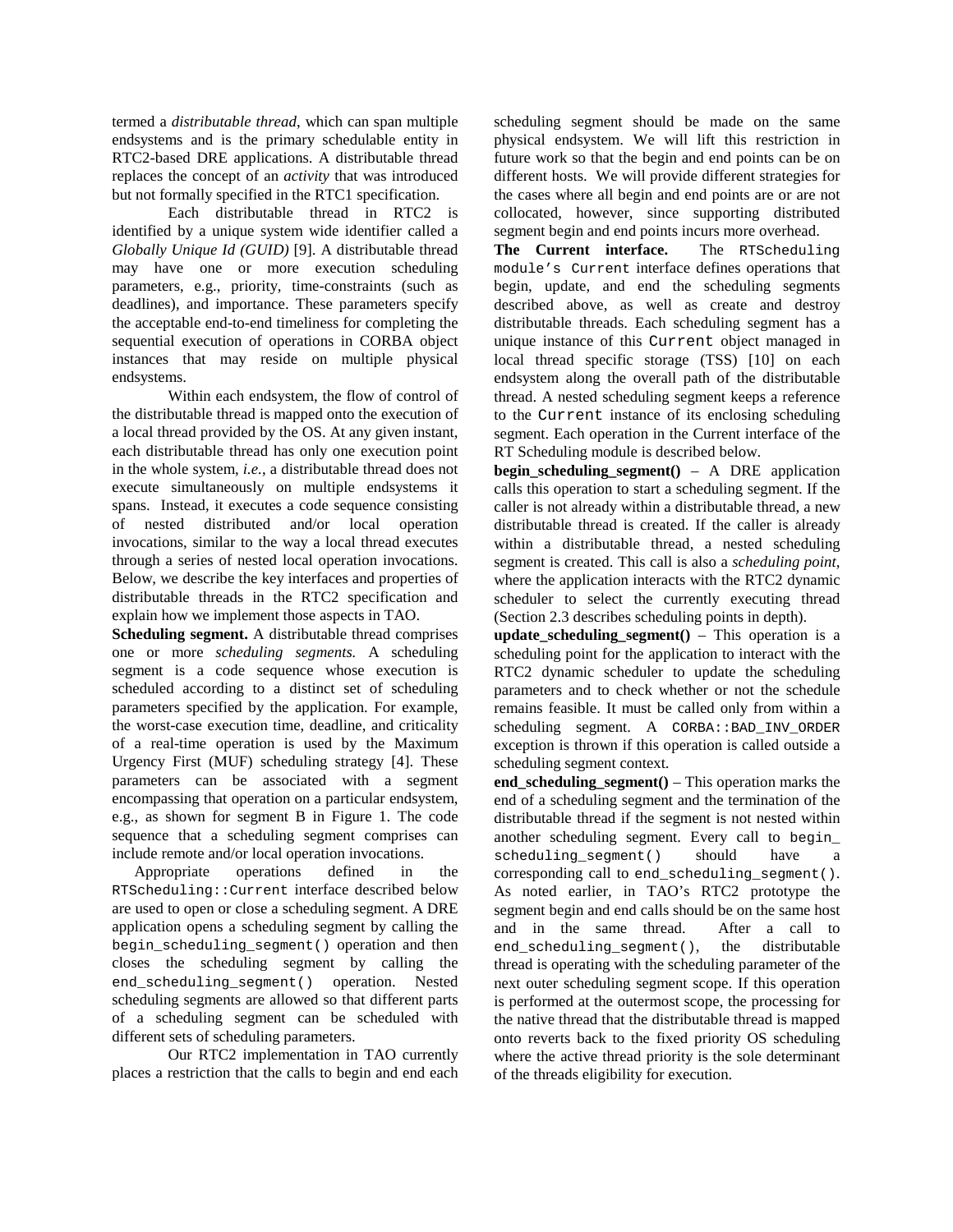**spawn()** – A distributable thread can create a new distributable thread by invoking the spawn() operation. If the scheduling parameters for the new distributable thread not specified explicitly, the implicit scheduling parameters of the distributable thread calling spawn() are used. The spawn() operation can only be called by a distributable thread, otherwise a CORBA::BAD\_INV\_ ORDER exception is thrown.

**Distributable thread location.** Now that we have explained the terminology and API for distributed threads we can illustrate how all the pieces fit together. A distributable thread may be entirely local to a host or it may span multiple hosts by making remote invocations. Figures 2 and 3 therefore illustrate the different spans that are possible for distributable threads. In these figures, calls made by the application are shown as solid dots, while calls made by interceptors within the middleware are shown as shaded rectangles.

In Figure 2, DT1 makes a two-way invocation on an object on a different host and also has a nested segment started on Host 2 (BSS-B to ESS-B within BSS-A to ESS-A). DT2 and DT3 are simple distributable threads that do not traverse host boundaries. DT2 has a single scheduling segment (BSS-C to ESS-C), while DT3 has a nested scheduling segment (BSS-E to ESS-E within BSS-D to ESS-D). In Figure 3 DT2 is created by the invocation of the RTScheduling::Current::spawn() operation within DT1, while DT4 is implicitly created on Host 2 to service a one-way invocation. DT4 is destroyed when the upcall completes on Host 2.



**Figure 2: Distributable Threads and the Hosts They Span**

#### **2.2. Pluggable Scheduling**

Different distributable threads in a DRE system contend for shared resources, such as CPU cycles. To support the end-to-end QoS demands of open DRE systems, it is imperative that such contention be resolved predictably, which necessitates scheduling and dispatching mechanisms for these entities based on the real-time requirements of the system. In the RTC2 specification, the scheduling policy decides the

sequence in which the distributable threads should be given access to the resources and the dispatching mechanism grants the resources according to the sequence decided by the scheduling policy.



**Figure 3: Ways to Spawn a Distributable Thread**

Various scheduling disciplines exist that require different scheduling parameters, such as MLF, EDF, MUF [4], or RMS+MLF [11]. One or more of these scheduling disciplines (or any other discipline the system developer chooses) may be used by an open DRE system to fulfill its scheduling requirements. Supporting this flexibility requires a mechanism by which different dynamic schedulers (each implementing one or more scheduling disciplines) can be plugged into an RTC2 implementation.

The RTC2 specification provides a common CORBA IDL interface, RTScheduling::Scheduler. This interface has the semantics of an abstract class from which specific dynamic scheduler implementations can be derived. In the RTC2 specification, the dynamic scheduler is installed in the ORB and can be queried with the standard CORBA ORB::<br>resolve\_initial\_references factory resolve initial references operation using the name "RTScheduler." The application then interacts with the installed RTC2 dynamic scheduler (e.g., passing its scheduling requirements) using operations defined in the RTScheduling::Scheduler interface that is listed under Scheduler Upcalls in Table 1. Similarly, the ORB interacts with the RTC2 dynamic scheduler at the points described in Section 2.3 to ensure proper dispatching and sharing of scheduling information across hosts. This is done through scheduler operations listed under *scheduler upcalls* in Table 2.

### **2.3. Scheduling Points**

An application and ORB interact with the RTC2 dynamic scheduler at pre-defined points to schedule distributable threads in a DRE system. These scheduling points allow an application and ORB to provide the RTC2 dynamic scheduler information about the competing tasks in the system, so it can make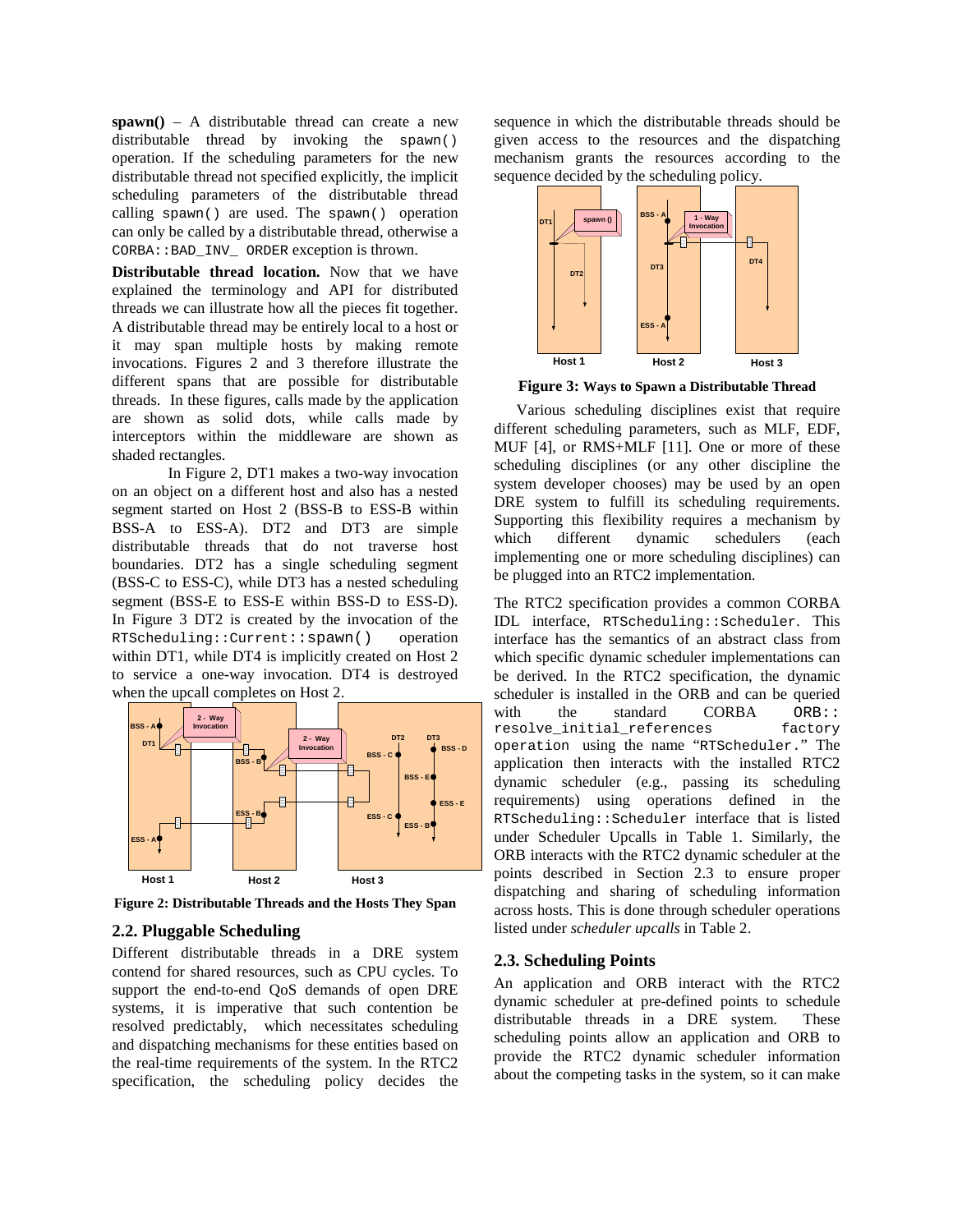scheduling decisions in a consistent and predictable manner. We now describe these scheduling points, which are illustrated in Figure 4.

**Table 1: Summary of Scheduler Upcalls for User Invoked Scheduling Points**

| User invokes                    | Scheduler upcall                           |  |  |
|---------------------------------|--------------------------------------------|--|--|
| Current::spawn                  | Scheduler:<br>begin new scheduling segment |  |  |
| $C$ urrent $:$ :                | Scheduler:                                 |  |  |
| begin_scheduling_segment        | begin new scheduling segment               |  |  |
| $Current:$ :                    | Scheduler:                                 |  |  |
| begin scheduling segment        | begin nested scheduling segment            |  |  |
| $Current:$ :                    | Scheduler:                                 |  |  |
| Update scheduling segment       | Update scheduling segment                  |  |  |
| $Current:$ :                    | Scheduler:                                 |  |  |
| end scheduling segment          | end nested scheduling segment              |  |  |
| $Current:$ :                    | Scheduler:                                 |  |  |
| end scheduling segment          | end scheduling segment                     |  |  |
| DistributableThread::<br>Cancel | Scheduler::cancel                          |  |  |

**Table 2: Summary of Scheduler Upcalls for ORB Invoked Scheduling Points**

| ORB intercepts   | Scheduler upcall            |
|------------------|-----------------------------|
| Outgoing request | Scheduler::send request     |
| Incoming request | Scheduler:: receive request |
| Outgoing reply   | Scheduler::send reply       |
| Incoming reply   | Scheduler::receive reply    |

Scheduling points 1-3 in Figure 4 are points where an application interacts with the RTC2 dynamic scheduler and are summarized in Table 1. The key applicationlevel scheduling points and their characteristics are:

**New distributable threads and segments.** When a new scheduling segment or new distributable thread is created, the RTC2 dynamic scheduler must be informed so that it can schedule the new segment. The RTC2 dynamic scheduler then schedules the new scheduling segment based on its parameters and those of the active scheduling segments for other distributable threads in the system when application code outside a distributable thread calls the begin\_new\_scheduling\_segment() operation to create a new distributable thread, or when code within a distributable thread makes a call to begin\_nested\_scheduling\_segment() to create a nested scheduling segment.

**Changes to scheduling segment parameters.** When the  $Current::update$  scheduling segment() op-eration is invoked by a distributable thread to change its scheduling parameters, it updates scheduling parameters of the corresponding scheduling segment via Scheduler::update\_scheduling\_segment().



**Termination of a scheduling segment or distributable thread.** The RTC2 dynamic scheduler should be informed when Current :: end scheduling segment() is invoked by a distributable thread to end a scheduling segment or when a distributable thread is cancelled, so it can reschedule the system accordingly. Hence, the Current::end\_scheduling\_segment() operation invokes the end\_scheduling\_segment() operation on the RTC2 dynamic scheduler to indicate when the outermost scheduling segment is terminated. The RTC2 dynamic scheduler then reverts the thread to its original scheduling parameters. If a nested scheduling segment is terminated, an automatic invocation of Scheduler::end\_nested\_scheduling\_segment( ) occurs. The RTC2 dynamic scheduler then ends the scheduling segment and resets the distributable thread to the scheduling parameters of the enclosing scheduling segment scope.

As is described in Section 2.4.2, a distributable thread can also be terminated from the application or another distributable thread by calling the cancel() operation on the distributable thread. When the distributable thread is cancelled, the Scheduler:: cancel operation is called automatically by the RTC2 framework, which informs the RTC2 dynamic scheduler of the distributable thread cancellation.

Scheduling points 4-7 in Figure 4 are points where an ORB interacts with the RTC2 dynamic scheduler, i.e., when remote invocations are made between different hosts, and are summarized in Table 2. Collocated invocations occur when the client and server are located in the same process. In collocated two-way invocations, the thread making the request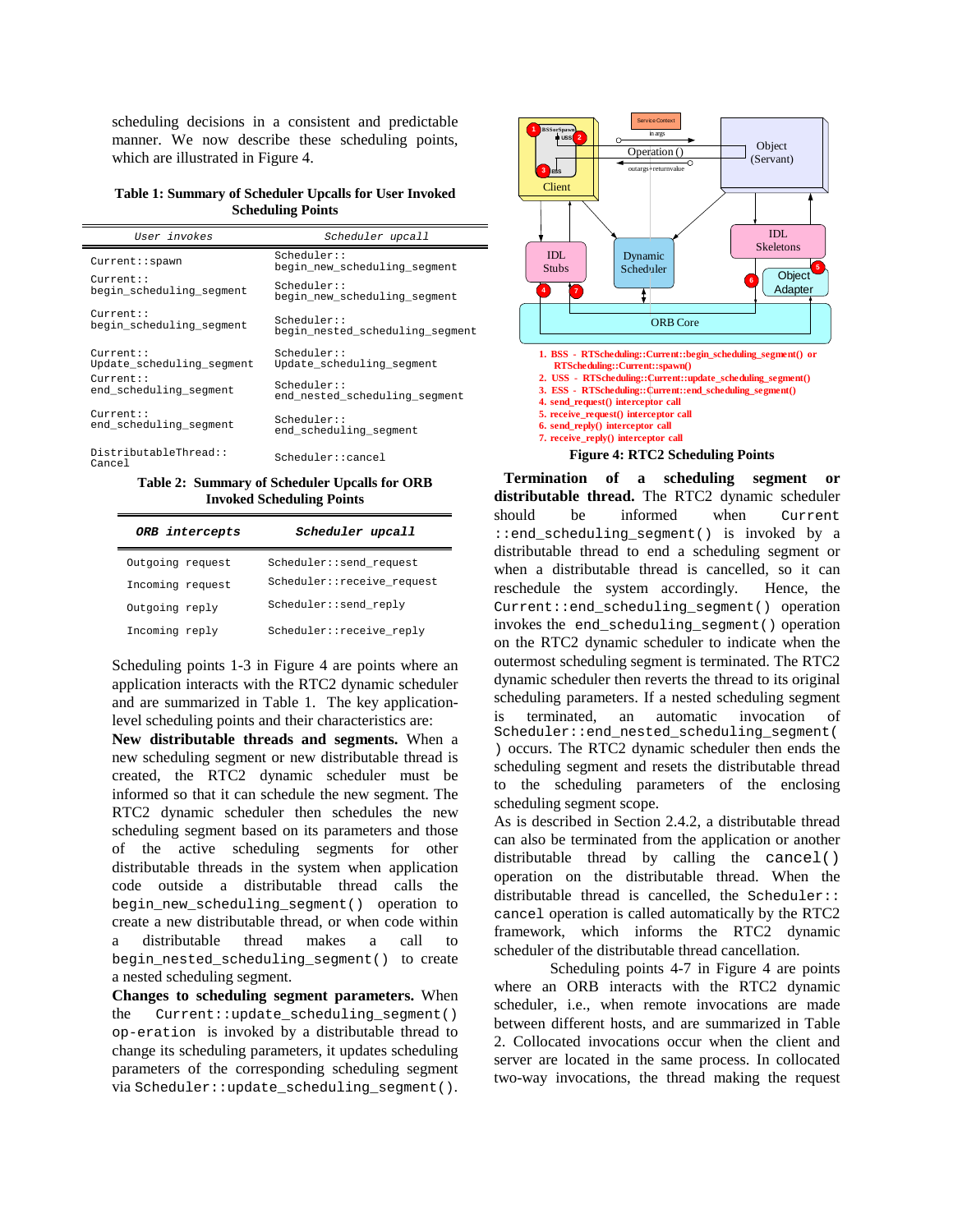also services the request. Unless a scheduling segment begins or ends at that point, therefore, the distributable thread does not have to be rescheduled by the RTC2 dynamic scheduler. Collocated one-way invocations do not result in creation of a new distributable thread in TAO's RTC2 implementation due to (1) the overhead of distributable thread creation, (2) scheduling overhead/complexity, (3) lack of interceptor support for collocated one-ways, and (4) lack of support for executing collocated calls in separate threads.

The ORB interacts with the RTC2 dynamic scheduler at points where the remote operation invocations are sent and received. Client-side and server-side interceptors are therefore installed to allow interception requests as they are sent and received. These interceptors are required (a) to intercept where a new distributable thread is spawned in one-way operation invocations and create a new GUID for that thread on the server, (b) to populate the service contexts, sent with the invocation, with the GUID and required scheduling parameters of the distributable thread, (c) to re-create distributable threads on the server, (d) to perform cleanup operations for the distributable thread on the server when replies are sent back to a client for two-way operations, and (e) to perform cleanup operations on the client when the replies from two-way operations are received. These interception points interact with the RTC2 dynamic scheduler so it can make appropriate scheduling decisions. The key RTC2 ORB-level scheduling points and their characteristics are described below.

**Send request.** When a remote operation invocation is made, the RTC2 dynamic scheduler must be informed to ensure that it can (1) populate the service context of the request to embed the appropriate scheduling parameters of the distributable thread and (2) potentially re-map the local thread associated with the distributable thread to service another distributable thread. As discussed in Section 2.4, when the distributable thread returns to that same ORB during a nested upcall, it may be mapped to a different local thread than the one with which it was associated previously. The client request interceptor's send\_request() operation is invoked automatically just before a request is sent. This operation in turn invokes Scheduler::send\_request() with the scheduling parameters of the distributable thread that is making the request. The scheduling information in the service context of the invocation enables the RTC2 dynamic scheduler on the remote host to schedule the incoming request appropriately.

**Receive request.** When a request is received, the server request interceptor's receive\_request()

operation is invoked automatically by the RTC2 framework before the upcall to the servant is made. This operation in turn invokes Scheduler::receive\_request(), passing it the received service context that contains the GUID and scheduling parameters for the corresponding distributable thread. It is the responsibility of the RTC2 dynamic scheduler to unmarshal the scheduling information in the service context that is received. The RTC2 dynamic scheduler uses this information to schedule the thread servicing the request, and the ORB requires it to reconstruct a RTScheduling::Current, and hence a distributable thread, on the server.

**Send reply –** When the distributable thread returns via a two-way reply to a host from which it migrated, the send\_reply() operation on the server request interceptor is called automatically by the RTC2 framework just before the reply is sent. This operation in turn calls the Scheduler::send\_reply() operation on the server-side RTC2 dynamic scheduler so it can perform any scheduling of the thread making the upcall as required by the scheduling discipline used so the next eligible distributable thread in the system is executed.

**Receive reply.** Distributable threads migrate across hosts through two-way calls. The distributable thread returns to the previous host, from where it migrated, through the reply of the two-request. When the reply is received the client request interceptor's receive\_reply() operation is invoked. This operation in turn invokes Scheduler:: receive\_reply() on the client-side RTC2 dynamic scheduler, which then performs any scheduling related decisions required by the scheduling discipline, as a distributable thread re-enters the system.

# **2.4. Challenges of Implementing an RTC2 Framework in TAO**

To manage distributable threads correctly, an RTC2 framework must resolve a number of design challenges. Below we examine two challenges we faced when implementing distributable threads (1) managing distributable vs. OS thread identities and (2) canceling distributable threads. For each challenge, we describe the context in which the challenge arises, identify the specific problem that must be addressed, describe our solution for resolving the challenge, and explain how this solution was applied to TAO's RTC2 framework.

#### **2.4.1. Distributable vs. OS Thread Identity**

**Context.** A key design issue with the RTC2 specification is that in modern ORB middleware with alternative concurrency strategies [11], a distributable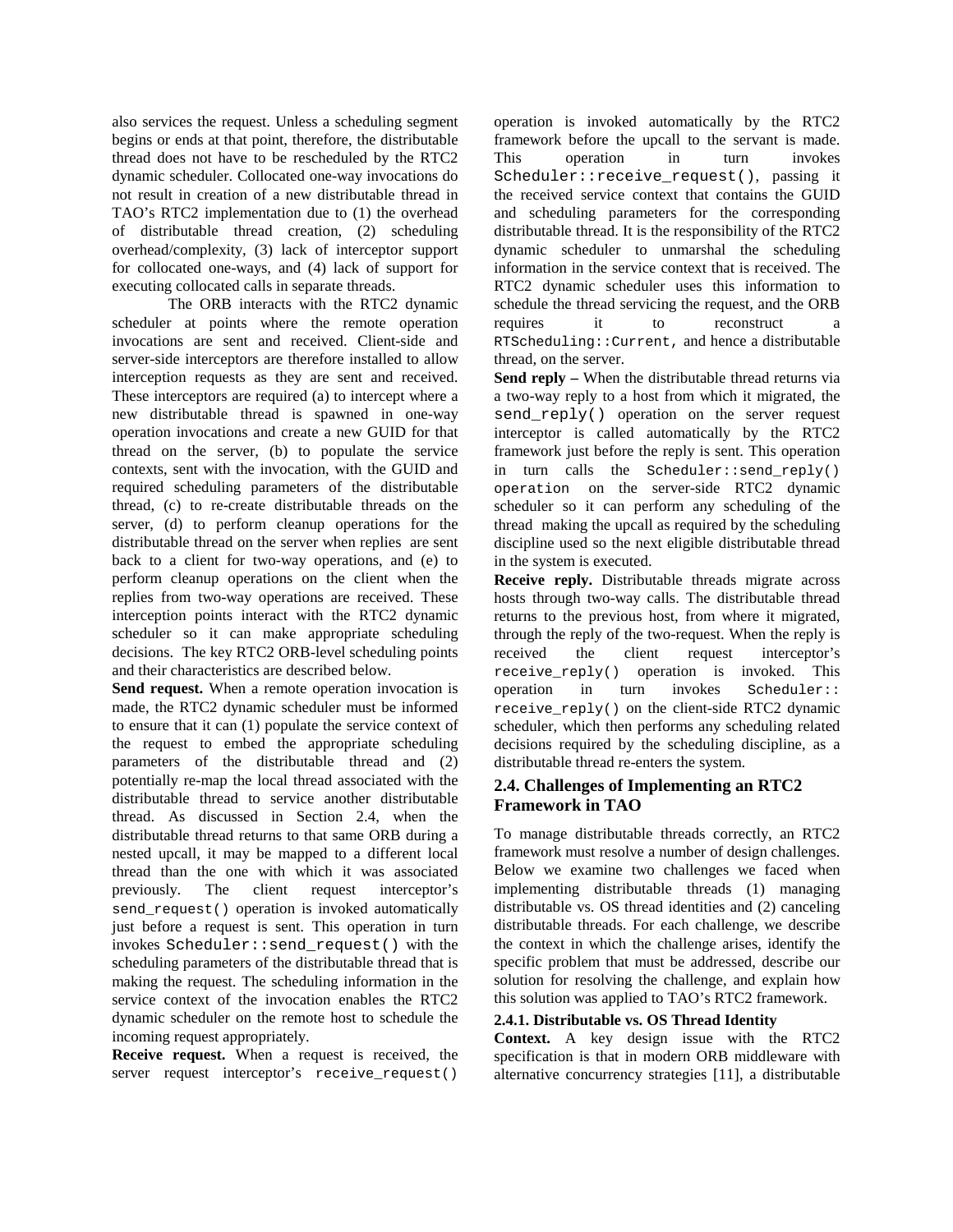thread may be mapped on each endsystem to several different OS threads over its lifetime. Figure 5 illustrates how a distributable thread can use threadspecific storage (TSS), lock resources recursively so that they can be re-acquired later by that same distributable thread, or perform any number of other operations that are sensitive to the identity of the distributable thread performing them.

In Figure 5, distributable thread DT1 associated with OS thread 1 writes information into TSS on endsystem A and then migrates to endsystem B. Before DT1 makes a nested two way call back to an object on endsystem A, DT2 migrates from endsystem B to endsystem A. For efficiency, flexible concurrency strategies (such as thread pools [2]) may map distributable threads to whatever local threads are available. For example, Figure 5 shows DT2 mapped to OS thread 1 and when DT1 returns to endsystem A it maps to OS thread 2.



**Figure 5: TSS with Distributable Threads**

**Problem.** Problems can arise when DT1 wants to obtain the information it previously stored in TSS. If native OS-level TSS was used, OS thread 2 cannot access the TSS for OS thread 1, so DT1's call to tss\_read() in Figure 5 will fail. Moreover, the OSlevel TSS mechanism does not offer a way to substitute the OS thread identity used for a TSS call, even temporarily.

**Solution.** To resolve these problems, some notion of distributable thread identity is needed that is separate from the identities of operating system threads. Likewise, mechanisms are needed that use distributable thread GUIDs rather than OS thread IDs, which results in an emulation of OS-level mechanisms in middleware that can incur additional overhead.

#### **2.4.2. Canceling a Distributable Thread**

**Context.** DRE applications may need to cancel distributable threads that become useless due to deadline failure or to changing application requirements at run-time, or that might interfere with other distributable threads that have become more important. In the RTC2 specification, a distributable thread supports the following DistributableThread interface whose cancel() operation can be invoked to stop the corresponding distributable thread.

```
local interface
RTScheduling::DistributableThread
{
  // raises CORBA::OBJECT_NOT_FOUND
  // if distributable thread is not
known
  void cancel();
};
```
The DistributableThread instance is created when the outer most scheduling segment is created. All nested scheduling segments are associated with the same distributable thread that they constitute.

**Problem.** Safe and effective cancellation of a distributable thread requires that two conditions are satisfied: (1) cancellation must only be invoked on a distributable thread that in fact exists in the system and multiple cancellation of a distributable thread must not occur and (2) because a distributable thread may have locked resources or performed other operations with side effects outside that distributable thread, the effects of those operations must be reversed before the distributable thread is destroyed.

**Solution.** To cancel a distributable thread, the application can only call the cancel() operation on the *instance* of the distributable thread that is to be cancelled. Moreover, once cancellation is successful that instance becomes invalid for further cancellation. In the TAO RTC2 framework, this operation causes the CORBA:: THREAD\_CANCELLED exception to be (1) raised in the context of the distributable thread at the next scheduling point for the distributable thread and (2) propagated to where the distributable thread started, as illustrated in Figure 6. A distributable thread can be cancelled any time on any host that it currently spans. As shown in Figure 6, the distributable thread was cancelled on Host 2, even though it is currently executing on Host 3.

When the cancel() operation is called, a thread cancelled exception is propagated to the start of the distributable thread. As shown in Figure 6, the CORBA::THREAD\_CANCELLED exception is propagated from Host 2 to Host 1 where the distributable thread started. Since the cancellation is not forwarded to the head of the distributable thread if it is not on the same host, the cancellation will only be processed after the distributable thread returns to Host 2 from Host 3.

Note that while the distributable thread is a local interface, the head of the distributable thread may not be executing within the same address space as the thread calling cancel(). Hence, cancel() is implemented by setting a flag in the DistributableThread interface to mark it as cancelled. At the next local scheduling point of the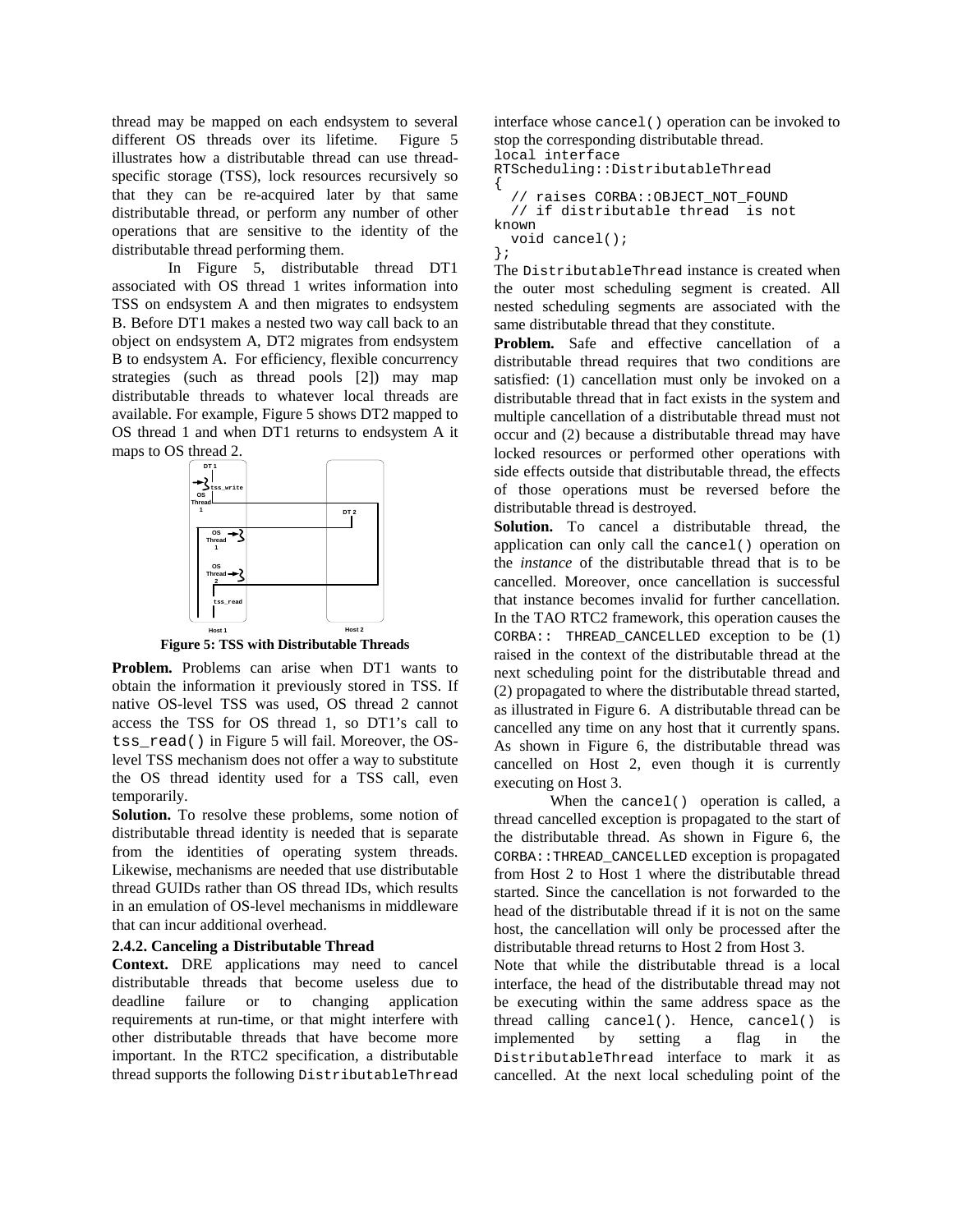distributable thread a check for cancellation of the distributable thread will be performed. If the flag is set, then the distributable thread is cancelled and the CORBA:: THREAD\_CANCELLED exception is raised and the relevant resources are released. After CORBA::THREAD\_ CANCELLED is raised and the distributable thread is cancelled, the local thread that the distributable thread was mapped is released, possibly to be used by another distributable thread.



### **3. Empirical Studies**

This section describes empirical benchmarks we conducted to validate TAO's RTC2 architecture described in Section 2. We describe experiments that evaluated alternative mechanisms for scheduling distributable threads according to *importance*.

**Experiment overview and configuration.** We plugged two RTC2 dynamic scheduler implementations into the TAO ORB to test the behavior of its RTC2 dynamic scheduling framework with different scheduling mechanisms. Both implementations use a scheduling policy that *prioritizes* distributable threads. Our *Fixed Priority (FP) Scheduler* implementation schedules distributable threads by mapping each one's dynamic importance to native OS priorities. Our *Most Important First (MIF) Scheduler* implementation maintains its own ready queue that stores distributable threads in order of their importance, and the local thread to which each distributable thread in the queue is mapped waits on a condition variable. When a distributable thread reaches the head of the queue (*i.e.*, it is next to execute), the MIF Scheduler signals the corresponding condition variable on which the local thread is waiting, to awaken it.

The experimental configuration we used to examine both the FP and MIF schedulers is identical. The test consisted of a set of local and distributed (spanning two hosts) distributable threads. The hosts were both running RedHat Linux 7.1 in the real-time scheduling class. The local distributable threads consisted of threads performing CPU bound work on the local host for a given execution time. The distributed distributable threads (1) performed the specified local CPU bound work on the local host, (2) then made the remote invocation performing CPU bound work on the remote host for a given execution time, and (3) came back to the local host to perform the specified local CPU bound work. Tables 3 and 4 show the scheduling parameters of distributable threads on Host 1 and Host 2 respectively: execution times for local work before and after the remote invocation are separated by a '+'. In the Execution Time column, "Loc." represents local execution times while "Rem." represents remote execution times.

**Table 3: Distributable Thread Schedule on Host 1**

| <b>GUID</b>    | <b>Start</b><br>Time<br>$(\sec s)$ | Importance | <b>Execution Time</b><br>(secs) |      | Spa<br>$\mathbf n$ |
|----------------|------------------------------------|------------|---------------------------------|------|--------------------|
|                |                                    |            | Loc.                            | Rem. |                    |
|                |                                    | 9          | $3 + 3$                         | 3    | Dis                |
|                |                                    |            |                                 |      |                    |
| $\overline{2}$ |                                    | 3          | $6 + 6$                         | 3    |                    |
|                |                                    |            |                                 |      | Dis                |
|                |                                    |            |                                 |      |                    |
| 3              | 12                                 |            | 6                               | N/A  | Lo                 |
|                |                                    |            |                                 |      | cal                |

**Table 4: Distributable Thread Schedule on Host 2**

| <b>GUID</b> | <b>Start</b><br>Time | Importanc<br>e | Execution<br>Time |      |       | Span |
|-------------|----------------------|----------------|-------------------|------|-------|------|
| (secs)      |                      |                | Loc.              | Rem. |       |      |
|             |                      |                |                   | N/A  | Local |      |
|             |                      |                |                   | N/A  | Local |      |

**Summary of Empirical results.** Since both the FP and MIF schedulers use the same scheduling *policy* based on the importance of the distributable threads, the resulting performance was nearly identical. This result demonstrates that system-wide dynamic scheduling can be achieved with TAO's RTC2 framework when tasks (represented by the distributable threads) enter and leave the system dynamically. Since both the FP and MIF schedulers schedule the distributable threads based on their importance, it is not surprising based on *policy* that the performance was nearly identical. The one small but important difference from a *mechanism* perspective was in the times at which the threads are suspended and resumed, due to the context switch time for the MIF scheduler (which is at the middleware level) compared to the FP scheduler (which is at the OS level). These results validate our hypothesis that dynamic schedulers implementing different scheduling